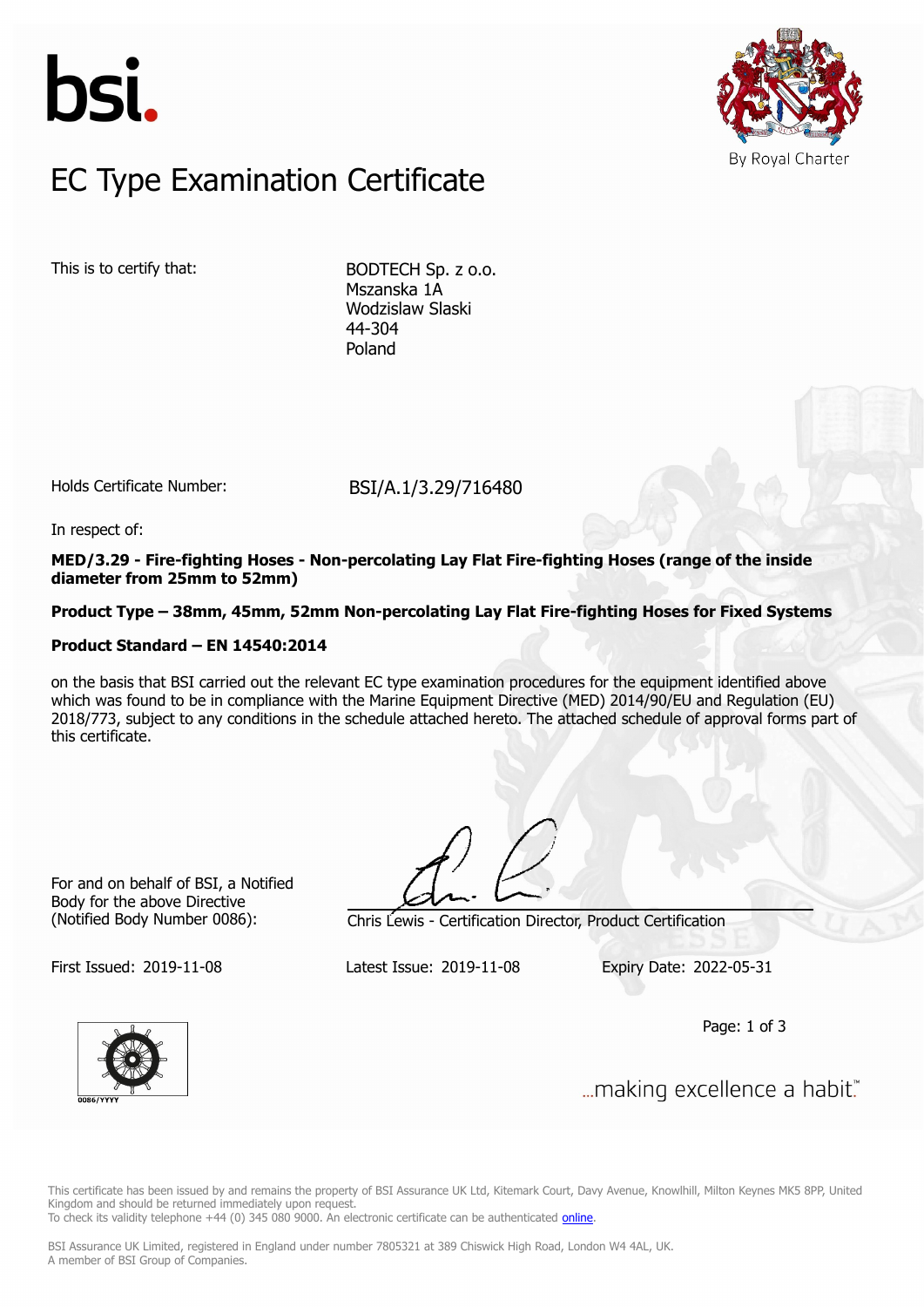## EC Type Examination Certificate

No. BSI/A.1/3.29/716480

#### **Schedule of Approval**

#### **Product Designation :**

| Model          | <b>Description</b>                                                                           |  |  |  |
|----------------|----------------------------------------------------------------------------------------------|--|--|--|
| $15 - 38 - XX$ | 15BAR, 38mm Inside Diameter, Non-percolating Lay Flat Fire Fighting Hose.<br>$XX = Length$ . |  |  |  |
| $15-45-XX$     | 15BAR, 45mm Inside Diameter, Non-percolating Lay Flat Fire Fighting Hose.<br>$XX = Length$ . |  |  |  |
| $15 - 52 - XX$ | 15BAR, 52mm Inside Diameter, Non-percolating Lay Flat Fire Fighting Hose.<br>$XX = Length$ . |  |  |  |

#### **Product Specifications :**

| <b>Inside</b><br><b>Diameter</b><br>(mm) | <b>Tolerance</b><br>(mm) | <b>Maximum</b><br>mass per unit<br>length (kg/m) | <b>Normal</b><br>working<br>pressure<br>(Mpa) | maximum<br>working<br>pressure<br>(Mpa) | <b>Proof</b><br><b>Pressure</b><br>(Mpa) | <b>Minimum</b><br>burst<br>pressure<br>(Mpa) |
|------------------------------------------|--------------------------|--------------------------------------------------|-----------------------------------------------|-----------------------------------------|------------------------------------------|----------------------------------------------|
| 38                                       | $-0.5$<br>$+1.5$         | 0.24                                             | 1.0                                           | 1.5                                     | 2.25                                     | 4.5                                          |
| 45                                       |                          | 0.29                                             | 1.0                                           | 1.5                                     | 2.25                                     | 4.5                                          |
| 52                                       |                          | 0.35                                             | 1.0                                           | 1.5                                     | 2.25                                     | 4.5                                          |

First Issued: 2019-11-08 Latest Issue: 2019-11-08 Expiry Date: 2022-05-31

Page: 2 of 3

This certificate has been issued by and remains the property of BSI Assurance UK Ltd, Kitemark Court, Davy Avenue, Knowlhill, Milton Keynes MK5 8PP, United Kingdom and should be returned immediately upon request.

To check its validity telephone +44 (0) 345 080 9000. An electronic certificate can be authenticated *[online](https://pgplus.bsigroup.com/CertificateValidation/CertificateValidator.aspx?CertificateNumber=BSI%2fA.1%2f3.29%2f716480&ReIssueDate=08%2f11%2f2019&Template=uk)*.

BSI Assurance UK Limited, registered in England under number 7805321 at 389 Chiswick High Road, London W4 4AL, UK. A member of BSI Group of Companies.